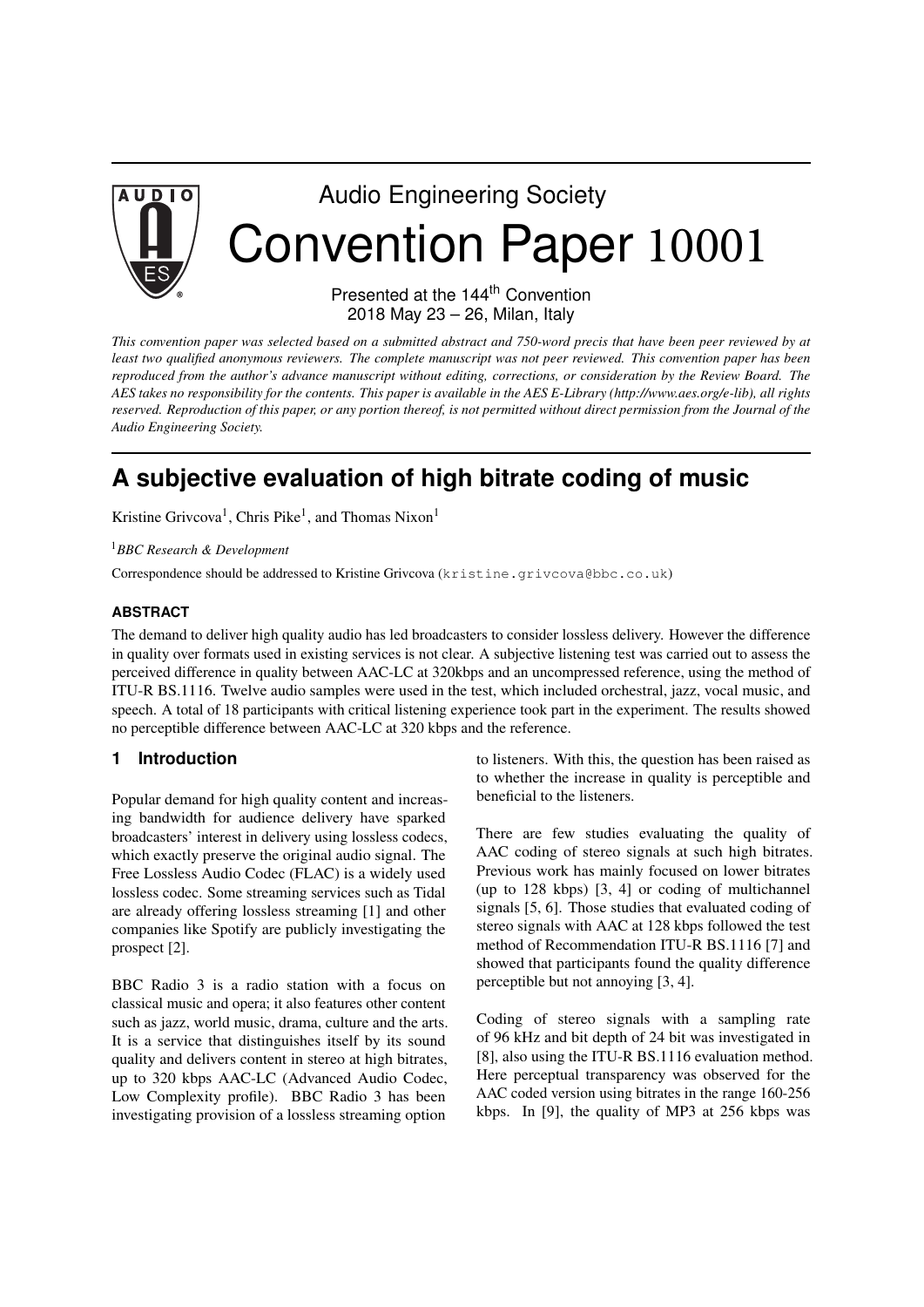compared to WAV (44.1 kHz, 16 bit), which showed that there was no perceptible difference in quality. However the test did not follow a standardised method, indirect assessment of differences was made using audio production tasks, which may have been less sensitive.

A formal listening test was conducted to assess the perceived difference in quality between stereo signals coded with AAC-LC at 320 kbps and an uncompressed reference. The test was run in the BBC R&D listening room which complies with Recommendation ITU-R BS.1116 [7]. The test design and the obtained results are presented in this paper.

# **2 Codecs under investigation**

This section describes the codecs involved in this study in more detail.

#### **2.1 Free Lossless Audio Codec**

FLAC is a lossless codec, meaning it preserves the original signal and it will not introduce artefacts. Bitrates of FLAC encoded signals vary depending on the content, but the codec generally reduces the data rate by 50–60% [10]. FLAC allows to store the original metadata from WAV files and add additional metadata. Since the decoded signals would be identical, the reference stimuli in the listening test were the uncompressed original versions.

#### **2.2 Advanced Audio Codec**

AAC is a lossy codec, which means that the audio signal is modified. There may be a quality loss, with audible artefacts introduced. The likelihood of audible artefacts is dependent upon the bitrate, at higher bitrates audible artefacts will become unlikely, with lower bitrates they are expected. The likelihood of artefacts is also dependent upon the format of the input signals and the nature of the signal content. Common artefacts when using the Low Complexity (LC) profile include loss of high frequency content, pre-echo, distortion and aliasing [11]. Quality loss also appears in stereo imaging which gets increasingly worse with lower bitrates where joint-stereo or spatial audio coding is often used.

The High Efficiency (HE) profile uses spectral

band replication (SBR) to improve the efficiency of representing high frequency content; however it can also add new artefacts such as tone trembling, tone shift, noise overflow and beat effect [12].

For this test the Fraunhofer FDK AAC library was used. This is the same encoder used for internet distribution of BBC Radio 3. A range of bitrates from 48 to 320 kbps were used with two different AAC profiles (LC and HE) to encode the stimuli included in the test and training phase, as well the item selection process, which will be explained in more detail in Section 3.

# **3 Test material selection and preparation**

Some audio content is more challenging for the codecs than other. For example, a recording of percussive sounds may be more prone to revealing pre-echo artefacts because it affects mainly transients. Instruments with complex spectral content such as the violin are prone to tone trembling and tone shift artefacts. Orchestral recordings are more prone to revealing stereo image alteration, in addition to other artefacts. Such knowledge was used to inform the selection process for the audio items to use in the test.

#### **3.1 Initial material selection**

Initially 34 items were selected from various prerecorded BBC Radio 3 programmes. The programmes were selected to be representative of the station output and likely to be challenging for the codecs.

Since the radio programmes are typically at least a half an hour long, shorter clips were extracted. The duration of the clips was 10–25s as specified in Recommendation ITU-R BS.1116 [7]. Start and end points were set appropriately so as not to distract the test participant.

#### **3.2 Final test material selection**

The initial selection of 34 samples was reduced to 12 samples [7] in order to fit into the specified time frame (20–30 minutes per session) and avoid listener fatigue. This was achieved through a listening session, where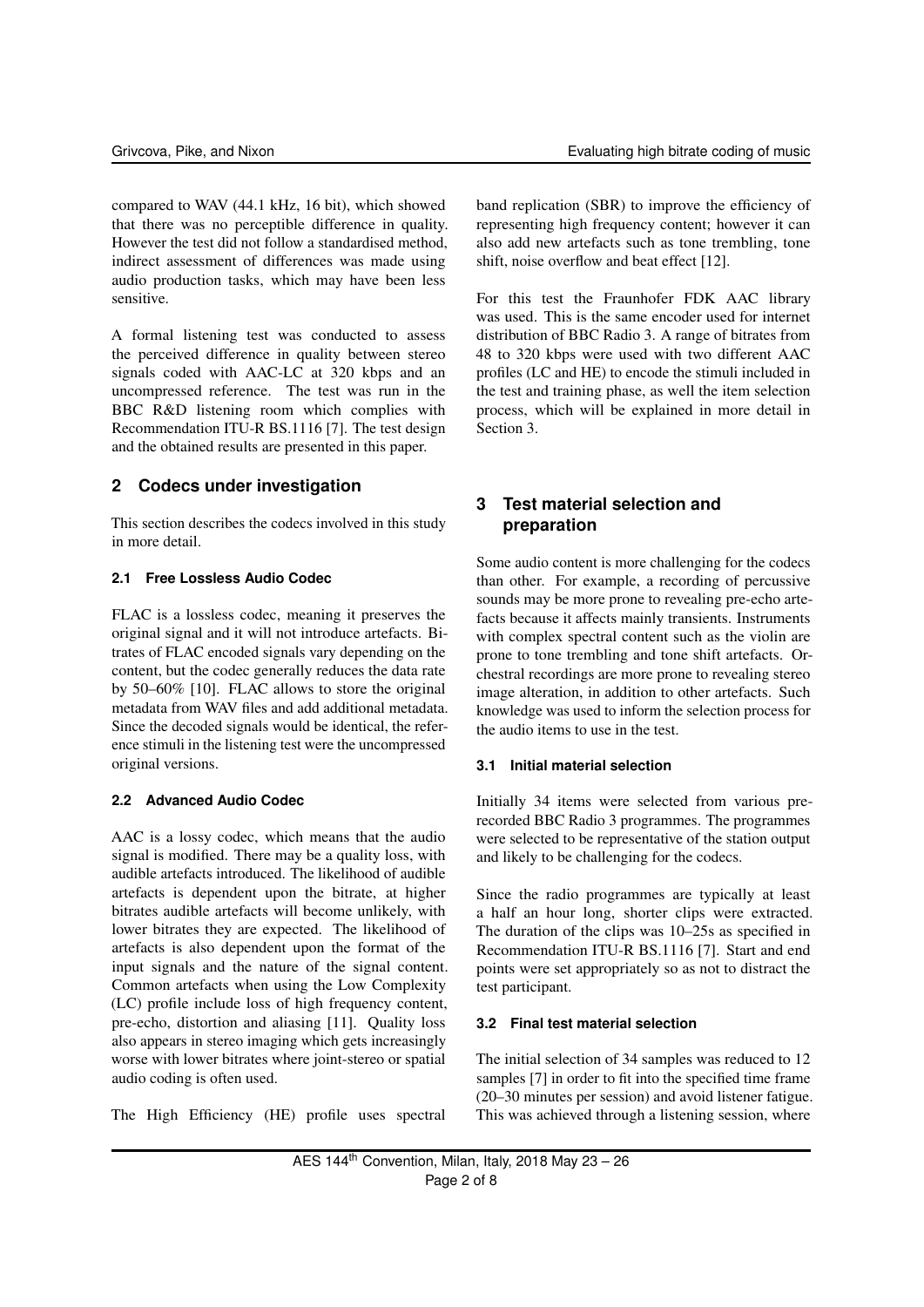the experimenters reviewed all 34 items with multiple different encodings. Each item was encoded using the AAC-LC profile at bitrates of 64 kbps, 128 kbps, and 320 kbps. A range of bitrates was used because it was understood that artefacts may not be audible at 320 kbps. This process aimed to reveal the most sensitive items, where artefacts were clearly audible at lower bitrates. After coding, the samples were time aligned and loudness aligned to -23 LUFS [13]. This process was used for the item selection process and for the listening test itself. The codec settings used for the listening test are described in Section 4.3.

During the selection process, all items were assigned a sensitivity rating between one and three, with the following definitions:

- $1$  very obvious impairments at 64 and 128 kbps, potentially audible artefacts at 320 kbps;
- 2 obvious impairments at 64 kbps, barely audible artefacts at 128 kbps, nothing noticeable at 320 kbps;
- $3$  impairments hard to detect at 64 kbps, no audible artefacts at 128 and 320 kbps.

Twelve items were assigned a rating of one and were included in the final test. The selected items are listed in Table 1.

# **4 Test design**

The test design followed Recommendation ITU-R BS.1116-3 [7].

#### **4.1 Test method**

The test used the double-blind triple stimulus with hidden reference presentation method. On each test page, the listener was presented with three stimuli: the reference, and two test stimuli labelled A and B. The reference was the uncompressed version of the item and A and B were randomly assigned to either a hidden reference version or the processed version of the item. Each of the 12 test items was presented to the participants on separate pages, they were asked to rate the stimuli using the ITU five-grade impairment

| Item name               | <b>Description</b>          |  |
|-------------------------|-----------------------------|--|
|                         | Guitar, clarinet, electric  |  |
| electric_guitar         | guitar                      |  |
|                         | Vocals with backing mu-     |  |
| forest chant            | sic, songs from forests in  |  |
|                         | Cameroon, strings,          |  |
| harpsichord             | Recorder, harpsichord       |  |
| instrumental_percussion | Orchestra                   |  |
| jazz_percussion         | Saxaphone, piano, bass      |  |
| live_speech_male        | Male voice, applause        |  |
| orchestra 2             | Symphony orchestra          |  |
| orchestra 3             | Symphony orchestra          |  |
| percussion_2            | Percussion, marimba, vi-    |  |
|                         | braphone                    |  |
| piano 2                 | Piano                       |  |
|                         | Piano quintet, string quar- |  |
| piano_strings           | tet                         |  |
| strings $2$             | Clarinet and string quar-   |  |
|                         | tet                         |  |

Table 1: The final selection of test items

scale shown in Table 2. The items were presented in a random order to the participants.

The listeners could freely switch between stimuli and listen to each item for as long as they wished. A slider was available for stimuli A and B to assign the ratings.

| Impairment                    | Grade |
|-------------------------------|-------|
| Imperceptible                 | 5.0   |
| Perceptible, but not annoying | 4.0   |
| Slightly annoying             | 3.0   |
| Annoying                      | 2.0   |
| Very annoying                 | 10    |

Table 2: ITU five-grade impairment scale used for the test [7]

An initial pilot test was run with the 12 selected items, which were encoded with AAC-LC at 320 kbps. It showed that assessors often had difficulty detecting any differences. To be able to assess discrimination ability of the assessors it was decided to also present the 12 items with processed stimuli coded using HE-AAC at 48 kbps. It was found that HE-AAC 48 kbps provided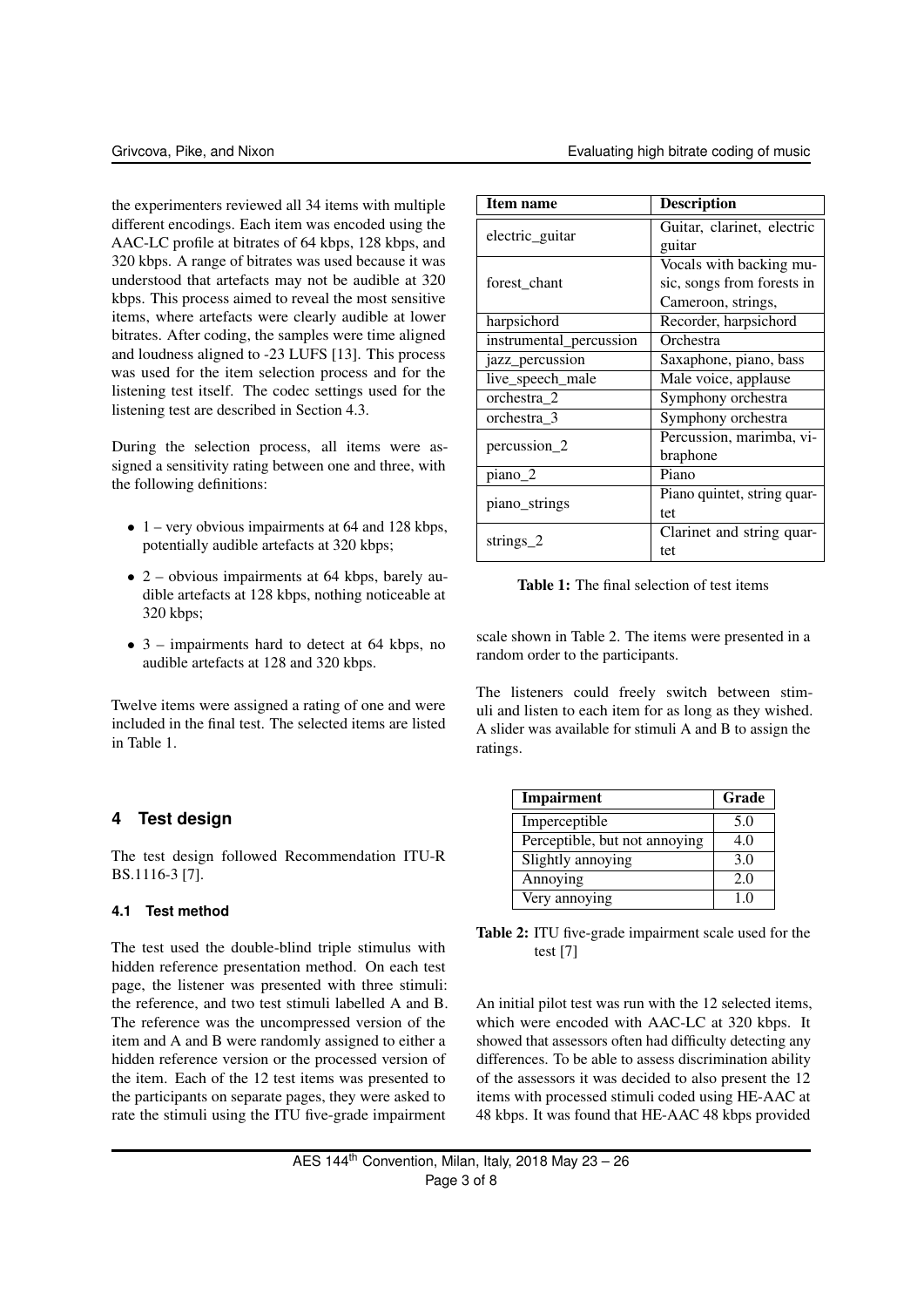reasonably high quality output where, to the untrained listener, the impairments would not be immediately obvious but experienced listeners could reliably determine differences. Hence it was decided to use it to check the reliability and consistency of the listeners.

#### **4.2 Test structure**

The participants were presented with written instructions explaining the test method and structure. They first performed a familiarisation exercise, which involved listening to all of the audio test material and learning how to use the rating interface. After that they carried out the grading process, where the results were recorded for later analysis.

The grading phase involved 24 rating trials (12 items and 2 codec settings). The test was split into two sessions. The first session involved the training phase and the first 12 grading trials. The second session involved the final 12 grading trials. The sequence and codec settings of the items was randomised for each participant.

To allow sufficient time for each session and account for different pace of each participant, only four sessions were scheduled per day. The participants were encouraged to choose both sessions on the same day; however, this was not always possible due to busy work schedules. For the participants doing their second session on a different day, additional training items were added to the second session. This allowed the listeners to refresh their memory of the task ahead and tune their ears to listening for very small impairments.

In the instructions provided to the participants, they were encouraged to avoid guessing and leave both sliders at the maximum rating of five if they could not perceive the difference in quality.

#### **4.3 Training phase**

The training phase is an important part of the test which allows the participants to become familiar with the content and potential artefacts they will be listening for, as well as adjusting to the listening conditions and learning to use the test software.

In this case the training phase consisted of the 12 items also used in the grading phase. The listener

was presented with five stimuli of which one was the declared uncompressed reference and those labelled A, B, C and D of which three were processed (AAC encoded) versions of the item and one was a hidden reference, all assigned randomly for each participant. The training items were presented in the same order to all the listeners.

The three processed versions were encoded at AAC-LC 48 kbps, HE-AAC 48 kbps and AAC-LC 320 kbps. The HE-AAC 48 kbps and AAC-LC 320 kbps settings were the same as in the grading phase of the test. Additionally, AAC-LC at 48 kbps was used as it gave low quality. This ensure some stimuli had more obvious artefacts during the training process.

The participants were encouraged to attempt to rate the items the same way they would in the grading phase.

# **4.4 Listening panel**

A total of 18 participants with experience in critical listening took part in the listening test. Participants had various backgrounds including broadcast sound engineers, R&D engineers and radio operations engineers. Thirteen participants had significant experience in listening tests and the rest had no prior listening test experience but had experience in other types of critical listening tasks, such as audio mixing. The pool of participants consisted of 4 females and 14 male listeners.

# **5 Results**

In this section, the results of the test are presented. Prior to the analysis the following questions were set.

- Are the listeners reliable enough and not giving random answers?
- Did the two-session approach affect the results?
- Is AAC-LC 320 kbps encoded material distinguishable from the lossless versions?
- How does program material affect the codec performance?
- Are there any other unexpected results to report?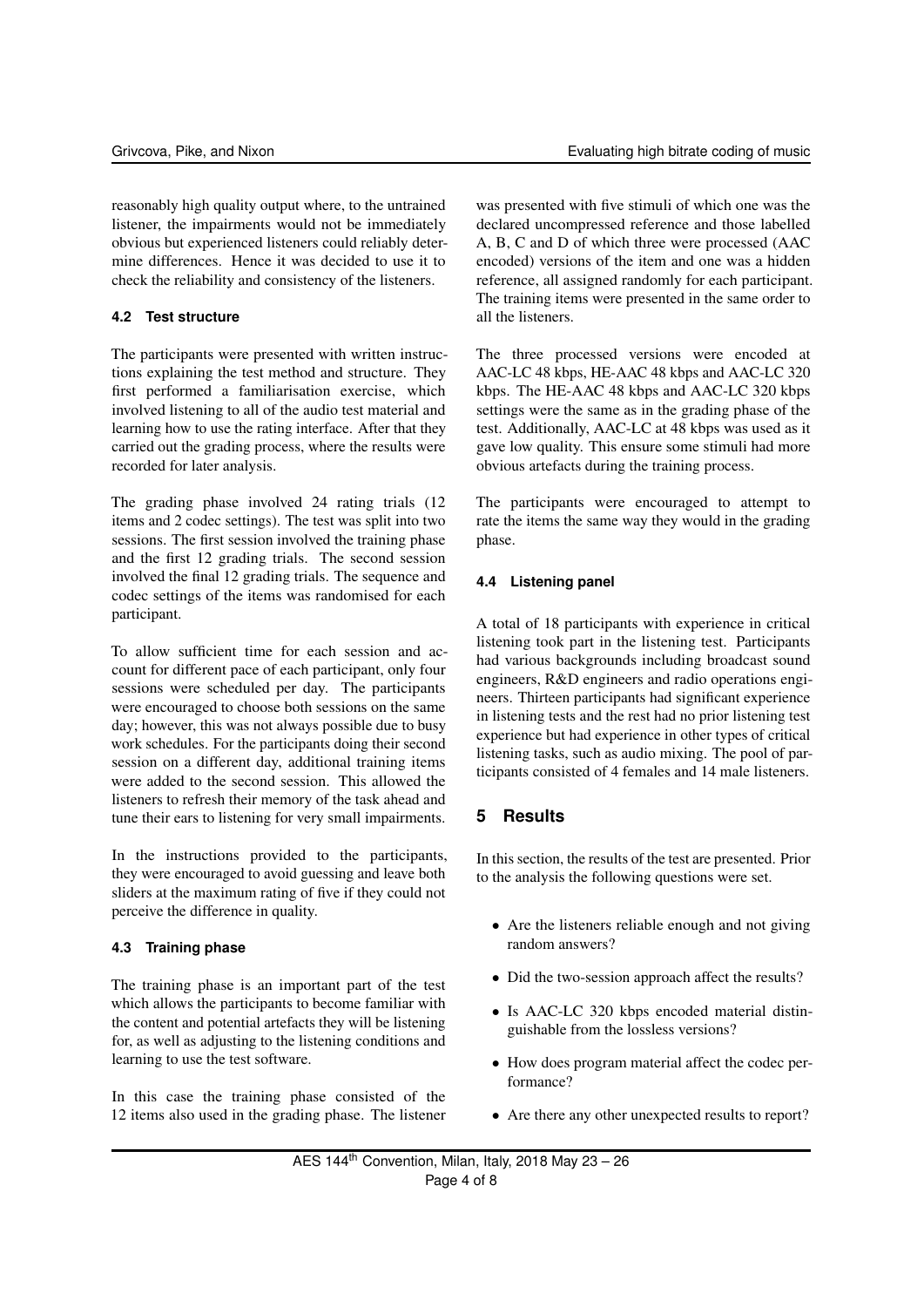The aim was to answer these questions using statistical analysis methods applied to the obtained results. Throughout the analysis process the difference grades of the results were used, shown in Table 3. The difference grades were calculated by subtracting the grade of the hidden reference from the grade of the coded stimulus. This allowed using a single number to reflect whether the participant had marked down the coded version or the reference. If the difference grade is negative, it means the coded version was downgraded and if it is positive, the reference has been downgraded.

| Impairment                    | Grade | <b>Diffgrade</b> |
|-------------------------------|-------|------------------|
| Imperceptible                 | 5.0   | 0.0              |
| Perceptible, but not annoying | 4.0   | $-1.0$           |
| Slightly annoying             | 3.0   | $-2.0$           |
| Annoying                      | 2.0   | $-3.0$           |
| Very annoying                 |       |                  |

Table 3: Difference grades when the coded stimulus is downgraded on the ITU five-grade impairment scale

#### **5.1 Post-screening**

To assess whether the listeners have given reliable data, ITU-R BS.1116 recommends a post-screening process. This allows to determine whether each listener can really hear the impairments or is merely guessing. The results of AAC-LC 320 kbps encoded material were not included in post-screening analysis as the audio quality is such that it is difficult to determine if the artefacts are present and therefore would not reflect the critical listening ability of the participants.

Instead the results from the HE-AAC 48 kbps material were analysed to check that the assessors could reliably differentiate it from the reference. The tests aimed to determine if the scores given by the participants were consistently below zero to indicate their ability to hear artefacts. In this case data was not normally distributed and therefore t-test can be unreliable, so a Wilcoxon test was used in addition to the t-test to validate the results. The alternative hypothesis was set to  $\mu$ < 0 with a significance level of 5%. The p-values for each participant from both tests are presented in Table 4, similar results are obtained from both tests.



Fig. 1: Box plots of the difference scores between the hidden reference and the codecs under test, for each participant. Notches show bootstrapped 95% confidence intervals of the median.

In addition, Table 4 shows how many times the hidden reference was downgraded by each participant (error count and error percentage). The allowed error rate in this case was 25% or 3 errors. The distribution of results from each listener was also inspected using box plots, as shown in Figure 1.

Five participants were removed during the postscreening process, indicated by the highlighted rows in Table 4. Participants 6, 12, and 36 were removed due to t-test results and the number of errors. In addition participants 40 and 41 were remove as their scores suggested inability to detect artefacts in the stimuli coded with HE-AAC at 48kbps.

#### **5.2 Overall results**

After the post-screening process the scores of the remaining 13 participants were used for further analysis. This section will attempt to answer the question asked prior to the listening test: can the difference in quality between lossless and AAC-LC 320 kbps encoding be perceived? Table 5 presents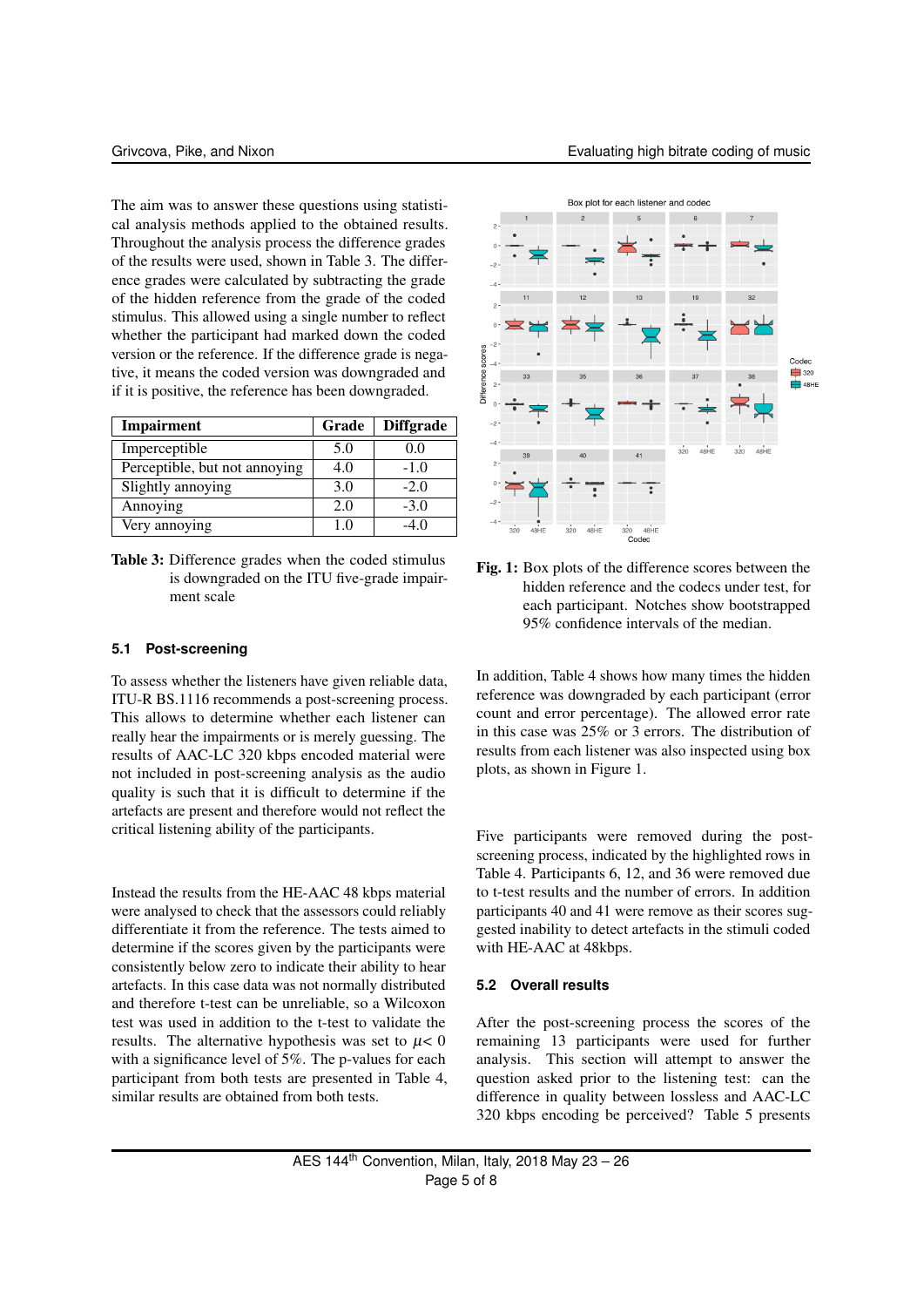| ID              | t-test   | Wilcoxon | <b>Errors</b>  | Error %         |
|-----------------|----------|----------|----------------|-----------------|
| 1               | 0.0002   | 0.0046   | $\overline{0}$ | 0               |
| $\overline{c}$  | 0.0000   | 0.0019   | $\overline{0}$ | $\overline{0}$  |
| $\overline{5}$  | 0.00105  | 0.0027   | 2              | 17              |
| 6               | 0.473    | 0.0542   | 3              | 25              |
| 7               | 0.0529   | 0.118    | 2              | 17              |
| 11              | 0.0629   | 0.0541   | $\overline{c}$ | 17              |
| $\overline{12}$ | 0.193    | 0.305    | $\overline{3}$ | $\overline{25}$ |
| 13              | 0.000907 | 0.00451  | 0              | $\mathbf{0}$    |
| 19              | 0.000736 | 0.00333  | 1              | 8               |
| 32              | 0.0956   | 0.1704   | 1              | $\overline{8}$  |
| 33              | 0.00151  | 0.00292  | $\overline{0}$ | $\overline{0}$  |
| 35              | 0.000241 | 0.00296  | 0              | $\overline{0}$  |
| 36              | 0.346    | 0.338    | 3              | 25              |
| 37              | 0.00274  | 0.00402  | 1              | 8               |
| 38              | 0.0245   | 0.0413   | $\overline{c}$ | 17              |
| 39              | 0.0230   | 0.0261   | 2              | 17              |
| 40              | 0.0499   | 0.0907   | $\overline{0}$ | 0               |
| 41              | 0.0937   | 0.186    | 0              | 0               |

Table 4: Post-screening results of each participant for the HE-AAC 48kbps scores including pvalues from t-test and Wilcoxon test, as well as error count. Highlighted rows indicate assessors removed during post-screening.

the results for AAC-LC 320 kbps encoding for all listeners in terms of a mean and a t-test p-value. A one sided one sample t-test was used with significance level of 5%. The null hypothesis was set to  $\mu$ =0 and alternative hypothesis was set to  $\mu$  <0. For the null hypothesis to be accepted the mean of the scores would have to be around zero, which would suggest no audible difference between AAC-LC 320 kbps and uncompressed signal. The alternative hypothesis would be accepted if the mean of the scores were significantly different, in this case less than zero, which would suggest that there was an audible difference between the codecs.

Table 5 shows the mean of AAC-LC 320 kbps encoding is very close to zero. The p-value from the t-test shows that the scores are not statistically different from zero. This indicates that participants were not able to perceive the difference between lossless and AAC-LC 320 kbps encoding.

Box plots of the distribution of difference grades from

| Codec           | Mean      | p-value    | t-value  |
|-----------------|-----------|------------|----------|
| AAC-LC 320 kbps | $-0.0145$ | 0.351      | $-0.384$ |
| AAC-HE 48 kbps  | $-0.786$  | 1.0214e-21 | $-10.98$ |

Table 5: t-test result for all scores for both codecs

all listeners for both HE-AAC 48 kbps and AAC-LC 320 kbps are shown in Figure 2. The scores of the HE-AAC 48 kbps items have much larger range and are mostly below zero, which reinforces the result of the t-test ( $p \ll 0.05$ ). The median result for the HE-AAC 48 kbps falls in range from 0 to -1, which relates to 'perceptible but not annoying' on the grading scale.

The AAC-LC 320 kbps scores show a number of outliers. Since it was difficult to hear differences, some listeners were more prone to making mistakes in identifying artefacts. However, the errors mostly fall into 'perceptible but not annoying' category, which means even if the listeners thought they could hear an artefact it was not substantially affecting their experience. The outliers appear both above and below zero, which supports the suggestion that they were guessing.

#### **5.3 Other results**

An analysis of variance (ANOVA) was used to assess the effect of sessions, codecs and items on the results. The chosen significance level was 5%.

The results show that the session did not have a statistically significant effect on the scores. This means results from both sessions could be combined and analysed together.

The results show that the items had a statistically significant effect on the scores, confirming that different material is affected by the codecs differently. This prompted a further investigation into which items are more sensitive and are affected more by the codecs.

Figure 3 shows the results for each item using box plots. The first item that is worth mentioning is *live\_speech\_male*, which has significantly lower scores at HE-AAC 48 kbps than other items. This is because it contained applause along with male speech, which was challenging for the codec and artefacts were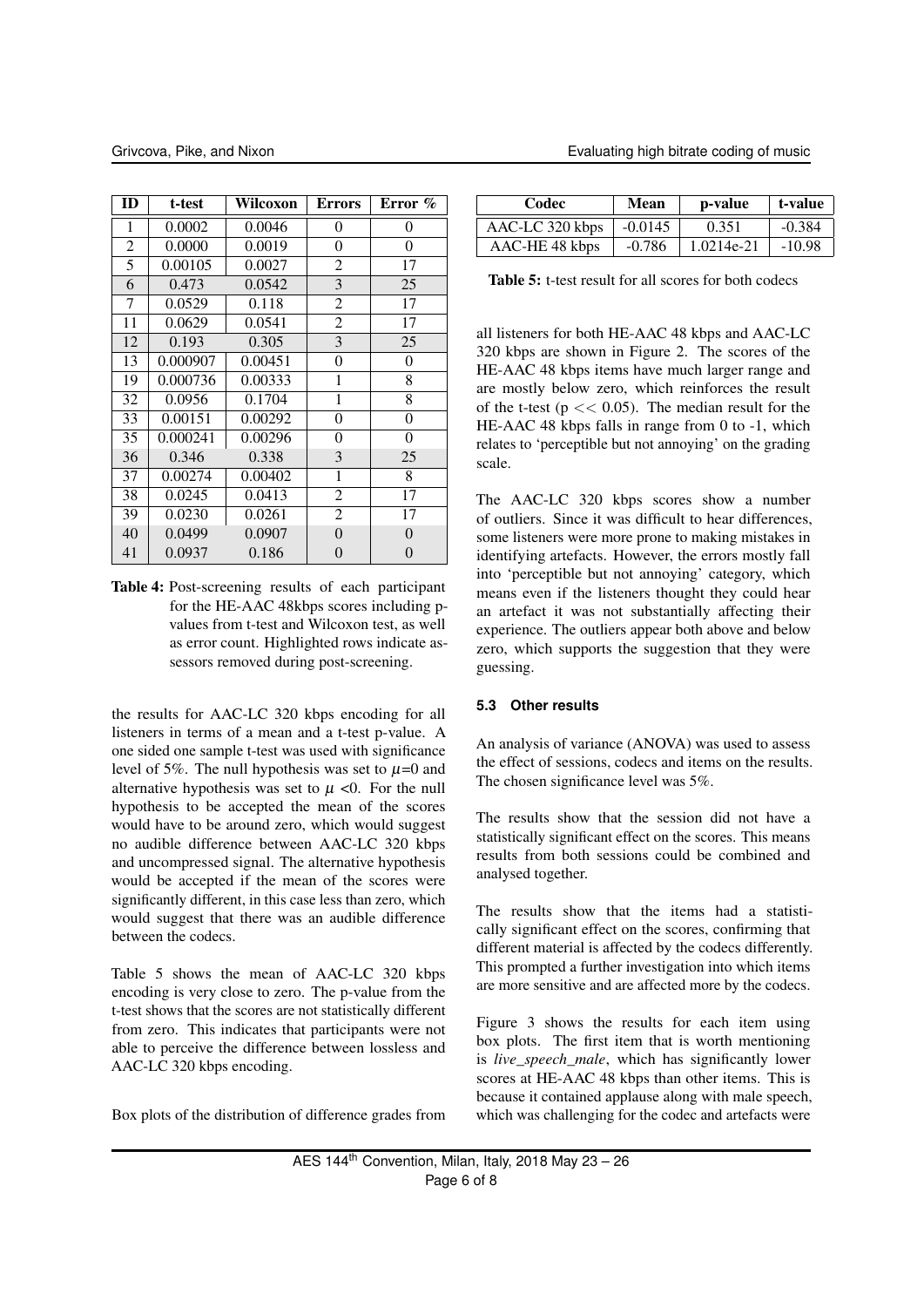

Fig. 2: Box plots of the difference scores between the hidden reference and the codecs under test, for each codec, across all listeners. Notches show bootstrapped 95% confidence intervals of the median.

obvious to the listeners.

Another interesting item to consider is *piano\_2*, for which the median is zero, but there is a slight negative skew. This suggests that some listeners might have perceived the difference, but did not think it was annoying. However it would require additional testing to obtain a clearer result. This item was also challenging for the HE-AAC 48 kbps encoding, where it received scores indicating 'slightly annoying'.

The plot of the results for the item *strings\_2*, showed the largest number of errors with a slight positive skew in distribution for 320kbps AAC-LC. This was potentially due the original recording being noisy, which might have confused the listeners into thinking they could hear coding artefacts.

#### **6 Summary**

This paper presented a subjective listening test to determine whether there is likely to be a perceptible difference between lossless (FLAC) and AAC 320



Fig. 3: Box plots of the difference scores between the hidden reference and the codecs under test, for each programme item

kbps coding. Recommendation ITU-R BS.1116-3 was used as guideline for the design process. A total of 18 participants took part in the test and each graded 12 test items on the ITU five-grade impairment scale. The results were analysed using difference grades with statistical methods, such as the *t*-test and ANOVA. The post-screening process was used to eliminate the scores of five participants.

The analysis showed that there was no statistically significant difference in quality between the uncompressed signals and AAC-LC 320 kbps coding, which means participants generally could not perceive differences between the two versions. It also showed that there was a statistically significant difference between the uncompressed signals and HE-AAC 48 kbps coding. This means participants could perceive differences in quality between these two versions.

The results show that AAC coding can preserve the quality of the original audio at high bitrates. This suggests that offering lossless audio might not have a great benefit in terms of quality increase to the consumers. However to ensure that a delivery service is transparent, with original quality always maintained